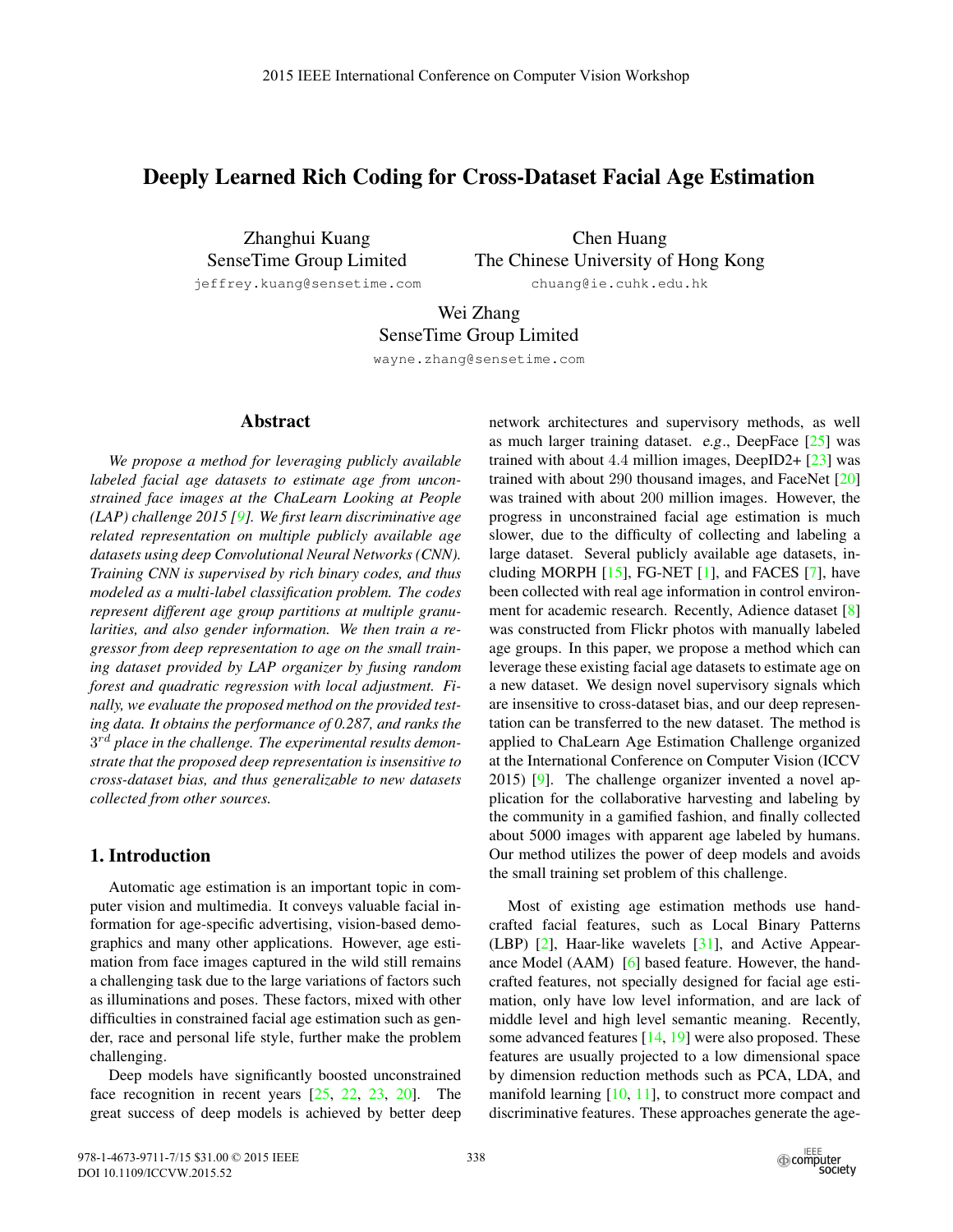related feature with a shallow model, and usually obtain sub-optimal results.

Herein, we propose a deep Convolutional Neural Network (CNN) based system to learn discriminative deep representation directly from image for age estimation. Its learning is supervised by rich binary codes, and thus modeled as a multi-label classification problem. We design our binary codes according to partitioning age into different groups at multiple granularities, and gender information. From deep representation to age, we learn a regressor by fusing Random Forest (RF) and Quadratic Regression with Local Adjustment (QRLA).

There exist a few deep models for age estimation in the literature [16, 29]. Kong et al. [16] learned mid-level features in an unsupervised manner. Yi et al. [29] trained CNN from local aligned face patches to simultaneously perform age estimation, gender prediction and ethnicity classification. Multi-scale analysis and data augmentation were applied for further improvement. Yang et al. [28] extracted features through a scattering network, then reduced the feature dimension by PCA, and finally predicted the age via category-wise rankers. Different from previous work, we utilize a very deep VGG network [21], and learn from the whole face images rather than patches. More importantly, we propose rich binary codes to guide the training process. Our rich codes not only characterize multi-source information of gender and age groups at several granularities, but also alleviate the problem caused by the labeling bias of multiple training datasets. Our experimental results demonstrate that our learned deep representation is robust against unconstrained facial variations, and also generalizable across different datasets.

The rest of this paper is organized as follows. Section 2 gives an overview of related work. Section 3 details the proposed method. Section 4 summarizes our experimental results, with concluding remarks in Section 5.

#### 2. Related Work

In the literature, most of existing age estimation work can be categorized into two groups: the first ones focus on extracting good features while the second ones designing good predictors for age estimation.

Traditional age estimation methods rely on hand-crafted feature representation. Early studies [17] extract simple features of wrinkles and distances between facial components like eyes. LBP [2] and Haar-like wavelets [31] are also widely used. To extract more details, the popular AAM [6] learns both shape and appearance models by PCA. The state of the art Bio-inspired Features (BIF) [14] are constructed by convolving face images with Gabor filters of different scales and orientations followed by pooling. Scattering Transform (ST) [3] generalizes BIF by recovering the lost texture details in pooling. Recent deep CNN based

work [16, 29] automatically learn powerful feature representation with classification or linear regression loss layers, and obtain impressive results. Different from previous work, our CNN model is supervised by rich binary codes during training.

When it comes to the prediction module, options include multi-way classification [14, 19, 26], regression [10, 11, 12, 13, 18, 30], and ranking [3, 4, 27]. Standard classification approaches, such as kNN  $[26]$ , SVM  $[14]$  and RealAdaBoost [19] can be efficiently employed. However, classification methods greatly overlook the ordinal relationship between age values, but instead treat them as independent labels. Regression methods take this issue into account by learning a function that maps the feature space to the linearly increasing age-value space. Examples are Quadratic Model (QM) [10], Support Vector Regression (SVR) with local age adjustment using SVM [11] , Canonical Correlation Analysis (CCA) [13], Partial Least Squares (PLS) [12, 13], Gaussian Process (GP) [30] etc. Recently, ranking models achieved higher estimation accuracy by utilizing relative ordering information. The implicit assumption is that modeling linearly increased age values cannot reflect the non-stationarity of human aging process, and it is more appropriate to do a couple of relative comparisons of age pairs. Ordinal Hyperplanes Ranker (OHRank) [3, 4] as a representative, learns many binary SVM classifiers as rankers. Although the results are promising, the running speed is relatively slow. In this paper, we fuse two simple regressors for robustness, and more rely on our deeplylearned features to obtain good performance.

## 3. The Proposed Method

In this section, we describe our method for age estimation. The proposed deep CNN model is first introduced to learn age-related representation. The regressor from deep representation to age is then discussed.

#### 3.1. Learning Deep Representation with Rich Codes

In the past several years, deep convolutional neural networks have demonstrated the ability to learn rich representation of scenes and objects. To make full use of the recent advances on visual representation learning, we employ a deep convolutional neural network (named as Deep-CodeAge for simplicity) to learn age-related representation. In most of previous work, classification labels [21, 24] or regression real values [29] are used as supervisory signals to train deep models. Instead, we design 259-dimensional binary codes to train DeepCodeAge. The general idea is to encode different age groups at multiple granularities. We exhaustively test different partitions of age groups on the validation set and finally choose the set of partition configurations with the best performance. The first part is a 100-dimensional binary vector. Following the spirit of the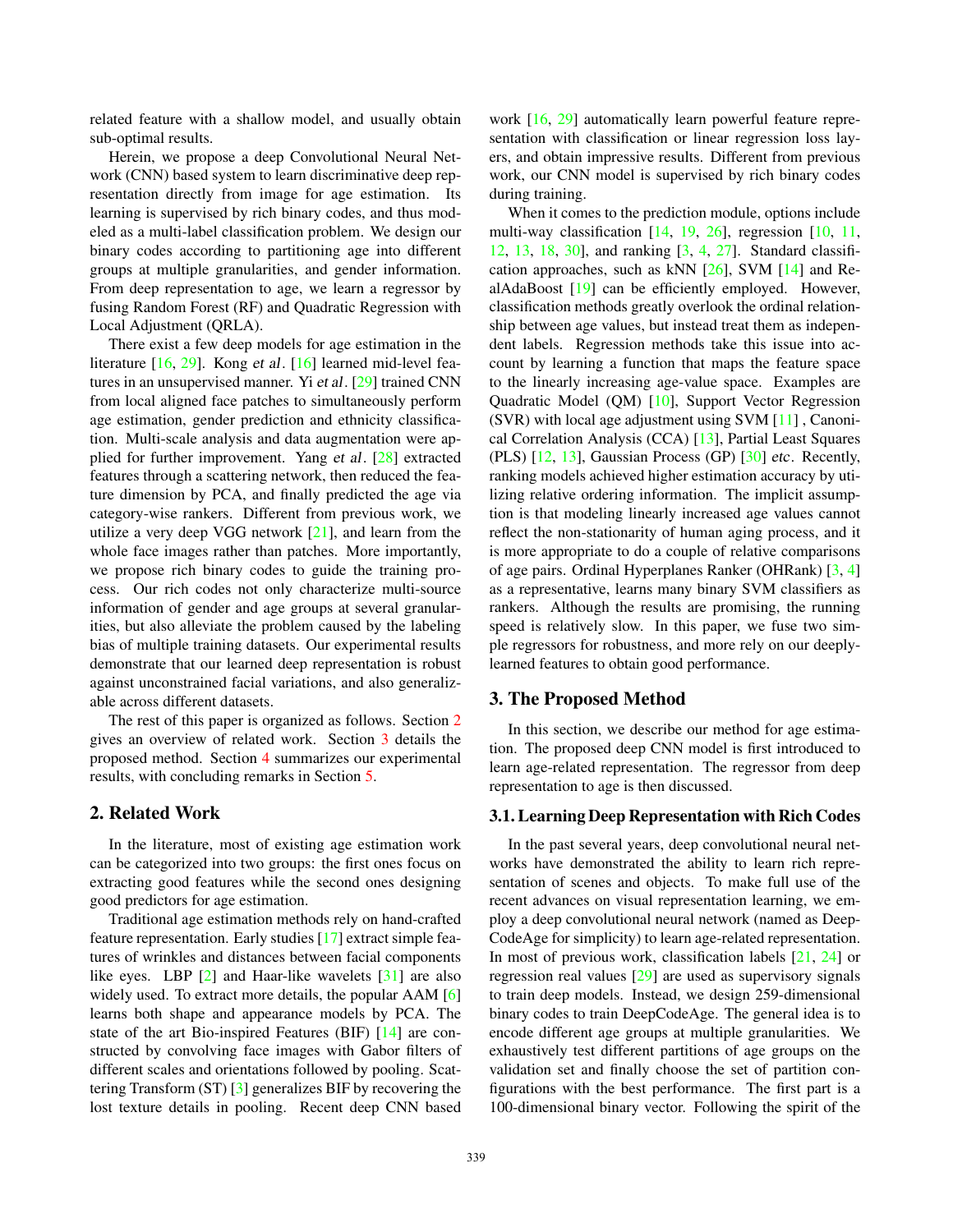

Figure 1. The layout of the binary vector used to train Deep-CodeAge.

cumulative attribute space proposed in  $[5]$ , its *jth* element  $a_j$  ( $j \in \{1, 2, \dots, 100\}$ ) for a face image with age y is set to 1 if  $j \leq y$ , otherwise 0. The second part is also a 100-dimensional binary vector. It is defined as the 1-of- $k$ coding for multi-class classification with each age (from 1 to 100) being one category. Similarity, the third part is a 50-dimensional 1-of- $k$  coding for classification with each consecutive two ages being one category. The fourth part is a 8-dimensional 1-of-k coding with 8 categories as defined in the Adience dataset [8]. Each element of the four binary vectors partitions the age line from 1 to 100 into two distinct parts. Those in the second, the third and the fourth vectors do so in the same way but at different granularities. Our experimental results validate that the DeepCodeAge trained with all the four type codes predicts age more accurately than that with only the first one. This probably is because the second, the third and the fourth type codes enforce two consecutive ages to be separable. The final part is a binary code indicating the gender. The underlying motivation is that gender classification and age estimation is not independent problems and doing them jointly can help each other as found in [29]. The whole binary vector is illustrated in Figure 1.

Network Architecture. Increasing the depth of deep models is essential for designing state of the art neural networks. Two representative very deep convolution neural networks VGGNet [21] and GoogleNet [24] both achieve very good performance in visual recognition and win the ImageNet competition. We also use very deep architecture. Our DeepCodeAge employs the same convolutional layers as VGGNet. However, it differs in two ways. First, deep-CodeAge only has two fully-connected layers instead of three. We find that DeepCodeAge with two full-connected layers converges much faster than that with three ones in experiments. Second, since one 259-dimensional binary vector may has multiple positive bits, softmax loss layer doesn't work any more. We use a cross entry loss layer instead of the 1000-way softmax loss layer in VGGNet. Each input of the cross entry loss layer is the response of one class in classification, and thus learning deep representation for age estimation can be cast as a multi-label classification problem. The architecture of DeepCodeAge is shown in Figure 2. In this work, we also explore several VGGNet variants and combine them to seek improvements. We may extend our work to combine networks with different styles, such as VGGNet and GoogleNet.

Training procedure of DeepCodeAge. We train Deep-CodeAge based on the pre-trained VGGNet model [21]. The VGGNet model was initially trained for general object recognition, which is much different from the facial analysis task we targeted at. We propose a two stage training procedure to train DeepCodeAge. In the first stage, we finetune the DeepCodeAge from the pre-trained VGGNet model to make it descriptive of facial features. We achieve this by training DeepCodeAge to recognize face on Celeb-Faces+ dataset [23] by classifying each face image into 1 of  $n (n \approx 10000)$  classes. In this stage, we use *n*-way softmax instead of the 259-way cross entropy to predict the probability distribution over  $n$  different identities. In the second stage, we train DeepCodeAge with the 259-dimensional binary vector based on the model learned in the first stage.

#### 3.2. Regressor from Deeply Learned Representation to Age

The proposed DeepCodeAge can extract very rich representation for age estimation. Summarizing cumulative attribute space based codes is a straight-forward way to obtain the age. In our experiment, we find that a data-driven regression approach is better to explore the rich codes, and thus produce a more accurate estimation. We learn a regressor from deep representation to age by fusing two regressors. The first one is Quadratic Regression with Local Adjustment (QRLA) as done in [11]. The second is Random Forest (RF). Note that the above two regressors are trained only on the dataset provided by the organizer in the Challenge. The predict results of the two regressors are averaged as the final prediction.

### 4. Experiments

In this section, we first describe the dataset provided by the organizer at the ChaLearn LAP challenge 2015, those we used to train DeepCodeAge, and evaluation protocol. Then we give a detailed description of the implementation details about face detection, face normalization, and training procedure. Finally, we present and analyze the experimental results of the proposed method on the dataset of the challenge.

#### 4.1. Datasets and Evaluation Protocol

The dataset provided by the organizer of the challenge is composed of 2476 training images, 1136 validation images and 1079 testing images. These face images are captured in different conditions in terms of viewpoints, image resolutions, and facial expressions. Each image is manually labeled by at least 10 people, and its average labeled age and standard deviation is computed.

Although the above dataset is valuable, it has very limited number of images, and training the proposed Deep-CodeAge on it only easily leads to overfitting. To this end, during the training procedure of DeepCodeAge, we use a set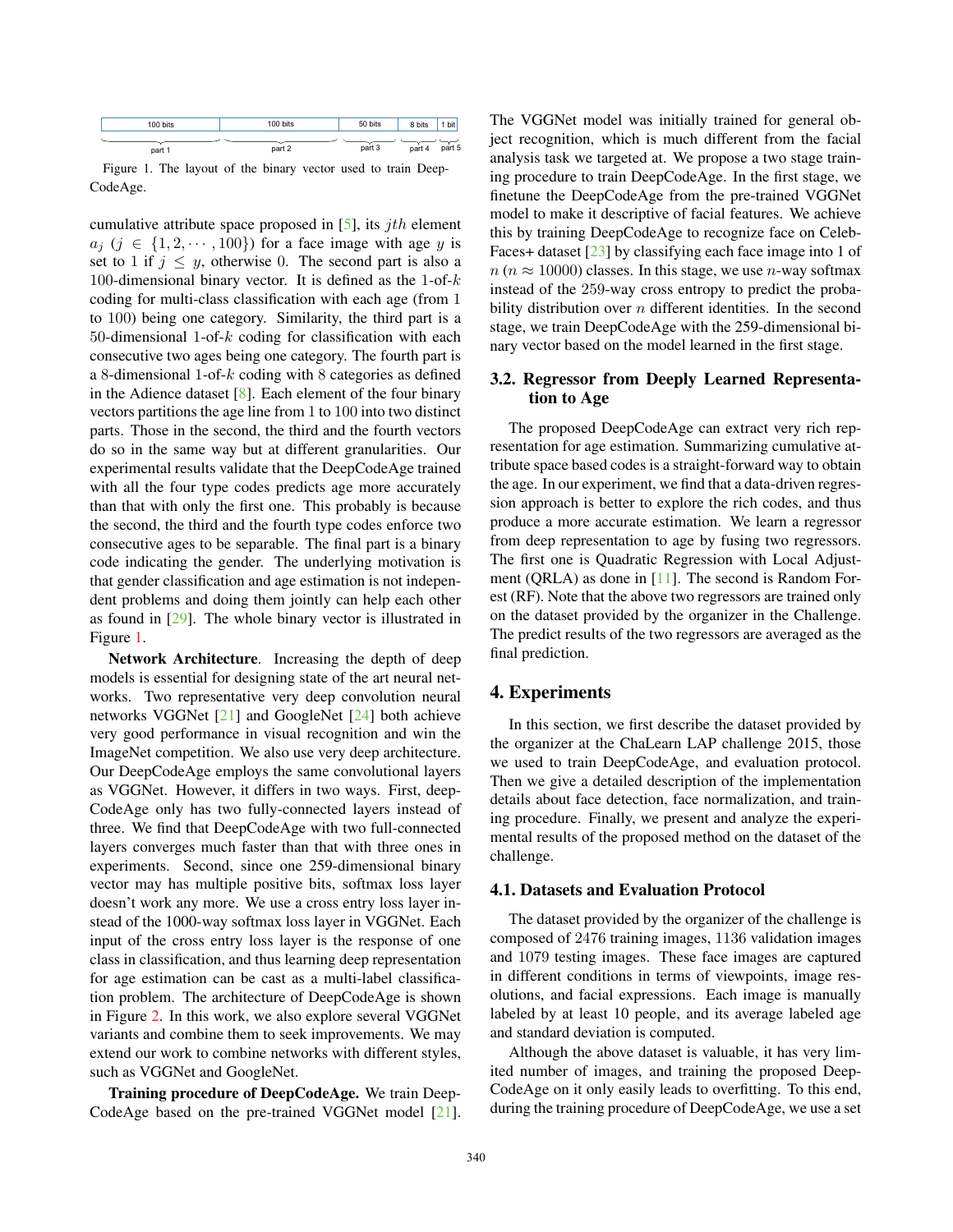

Figure 2. The architecture of our deep CNN for age estimation.

of academic datasets including MORPH [15], FG-NET [1], Adience [8], and FACES [7].

For one image with the average labeled age  $\mu$  and the standard deviation  $\delta$ , its evaluation criterion is computed by

$$
\epsilon = 1 - e^{-\frac{(x-\mu)^2}{2\delta^2}},\tag{1}
$$

where  $x$  is the predicted age. The performance value of a method on a dataset is the average value of the evaluation criteria of its all images. From Equation 1, the smaller the performance value is, the better the accuracy of age estimation is.

We also use the mean of absolute error (MAE) to evaluate the performance of the proposed method.

#### 4.2. Implementation Details

We detect faces and 21 facial landmarks using a commercial face SDK. In order to increase the recall of face detection, we detect faces and facial landmarks on flipped and rotated images, and select the one with highest confidence and a relatively large size if multiple faces are detected. In this way, we can automatically detect one face for all images provided by organizer without any manual effort.

We normalize each face to a canonical face with the same approach in [22], and then crop a  $m \times m$  face region and resize it to a  $224 \times 224$  image which is fed into DeepCodeAge.

During the training procedure of DeepCodeAge, we augment input images by horizontal flipping, converting RGB images to gray images (and then replicating a gray image three times so that the augmented image has 3 channels), and randomly translating the cropped region. By setting the number of hidden neurons of the FC 1 layer of Deep-CodeAge to 384 and 4096, we use two variants of Deep-CodeAge called DeepCodeAge<sub>384</sub> and DeepCodeAge<sub>4096</sub> respectively.

During training procedure of the regression model, for each face image, we concatenate the deep representation generated by DeepCodeAge<sub>384</sub> and DeepCodeAge<sub>4096</sub> on its RGB image and its corresponding gray image with two cropping sizes, resulting in a 2072-dimensional (259  $\times$  2  $\times$  $2 \times 2$ ) feature vector. These feature vectors are projected into a 50-dimensional space by PCA for regressor training. For each image, we randomly translate the cropped region 20 times for each cropping size. Therefore, the total number of training samples for regressor increases greatly.

#### 4.3. Experimental Results

We first evaluate the effects of different architecture fusion, and regressor fusion on the performance of age estimation. In these experiments, the regressor from deep representation to age is trained on the training set and the performance is evaluated on the validation set. We then evaluate the whole method on the testing set. In this experiment, the regressor is trained on both the training set and the validation set.

Evaluation of fusing different architectures. We investigate the performance of DeepCodeAge with different architectures. For simplicity, in this experiment, only RF is used as the regressor. we design two settings: (1) only the representation of DeepCodeAge $_{4096}$  is used to train the regressor; (2) the concatenation of representation of DeepCode $\text{Age}_{4096}$  and DeepCode $\text{Age}_{384}$  is used to train the regressor. The proposed method obtains the score of 0.296 in the first setting while 0.289 in the second setting. From experimental results, it is clear that fusing different architectures can boost the performance of age estimation.

Effectiveness of fusing RF and QRLA. On the validation set, our method with RF as the regressor achieves the score of 0.289 and the MAE of 3.32 while the one with QRLA achieves the score of 0.291 and the MAE of 3.32. The simple fusion by averaging the predictions of RF and QRLA achieves the score of 0.285 and the MAE of 3.29, which is slightly better than of the proposed method with a single regressor. Figure 3 shows the MAE for each age, and predicted age against the ground true age on the validation set using the fused regressor. We have two observations: (1) the ages of most of face images can be predicted within a small error; (2) the ages of old people and children are predicted with bigger errors than those of middle-aged people. This is probably due to very few training samples available for old people and children in the challenge.

Evaluation results on the testing set of the Challenge. Based on numerical evaluation and analysis above, we conclude that both fusing different architectures and different regressors contribute to performance improvement. Therefore, our challenge solution employs the above two strate-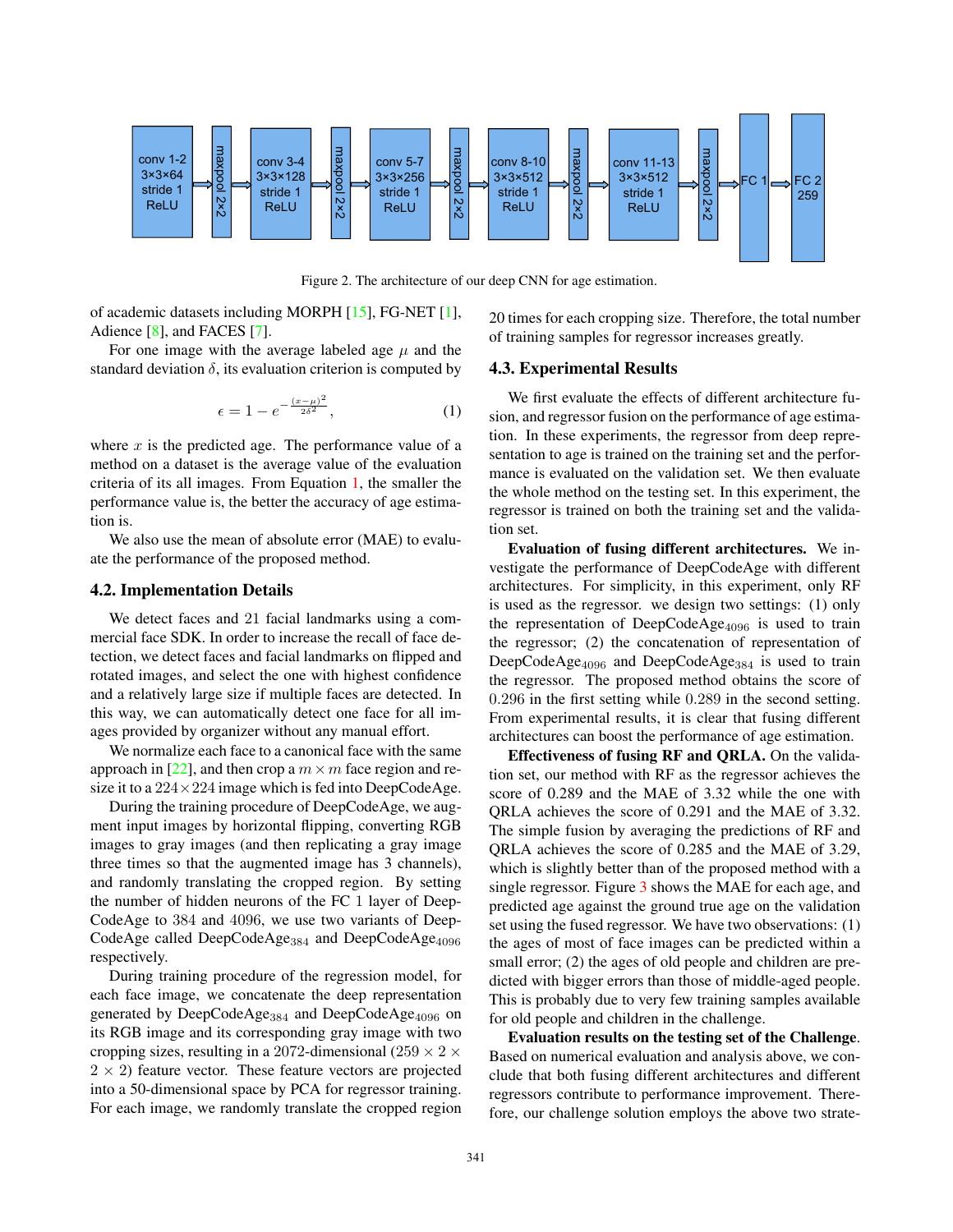

Figure 3. The performance of the proposed method on the validation set. (a) shows the MAE for each age. (b) shows the predicted age against the ground true age.

Table 1. Comparison the performance of the proposed method with that of other teams.

| Rank | Team            | Score |
|------|-----------------|-------|
|      | <b>CVL_ETHZ</b> | 0.265 |
| 2    | <b>ICT-VIPL</b> | 0.271 |
| 3    | AgeSeer         | 0.287 |
|      | <b>WVU_CVL</b>  | 0.295 |
|      | <b>SEU-NJU</b>  | 0.306 |

gies. The challenge results are shown in Table 1. Our method ranks the  $3^{rd}$  place.

### 5. Conclusions

This paper has presented an effective method for age estimation from face images captured in the wild. We have designed rich binary codes which encode age groups at multiple granularities and gender information to learn deep representation for age estimation. We have shown that the learned deep representation work well on a new data set which is collected from other sources. In the future, we would like to investigate other effective supervisory signals for deep representation learning of age estimation.

### References

- [1] FG-NET (Face and Gesture Recognition Network) www.prima.inrialpes.fr/FGnet. 1, 4
- [2] T. Ahonen, A. Hadid, and M. Pietikainen. Face description with local binary patterns: Application to face recognition. TPAMI, 28(12):2037–2041, 2006. 1, 2
- [3] K.-Y. Chang and C.-S. Chen. A learning framework for age rank estimation based on face images with scattering transform. TIP, 24(3):785–798, 2015. 2
- [4] K.-Y. Chang, C.-S. Chen, and Y.-P. Hung. Ordinal hyperplanes ranker with cost sensitivities for age estimation. In CVPR, 2011. 2
- [5] K. Chen, S. Gong, T. Xiang, and C. C. Loy. Cumulative Attribute Space for Age and Crowd Density Estimation. In CVPR, number 2, pages 2467–2474, 2013. 3
- [6] T. Cootes, G. Edwards, and C. Taylor. Active appearance models. TPAMI, 23(6):681–685, 2001. 1, 2
- [7] N. Ebner, M. Riediger, and U. Lindenberger. Faces a database of facial expressions in young, middle-aged, and

older women and men: Development and validation. In Behavior Research Methods, pages 351–362, 2010. 1, 4

- [8] E. Eidinger, R. Enbar, and T. Hassner. Age and Gender Estimation of Unfiltered Faces. IEEE Transactions on Information Forensics And Security, pages 1–10, 2013. 1, 3, 4
- [9] S. Escalera, J. Fabian, P. Pardo, X. Baró, J. Gonzàlez, H. J. Escalante, Isabelle, and Guyon. Chalearn 2015 apparent age and cultural event recognition: Datasets and results. In ICCV ChaLearn Looking at People workshop, 2015. 1
- [10] Y. Fu and T. Huang. Human age estimation with regression on discriminative aging manifold. TMM, 10(4):578–584, 2008. 1, 2
- [11] G. Guo, Y. Fu, T. Huang, and C. Dyer. Locally adjusted robust regression for human age estimation. In WACV, 2008. 1, 2, 3
- [12] G. Guo and G. Mu. Simultaneous dimensionality reduction and human age estimation via kernel partial least squares regression. In CVPR, 2011. 2
- [13] G. Guo and G. Mu. Joint estimation of age, gender and ethnicity: CCA vs. PLS. In FG, 2013. 2
- [14] G. Guo, G. Mu, Y. Fu, and T. Huang. Human age estimation using bio-inspired features. In CVPR, 2009. 1, 2
- [15] K. R. Jr. and T. Tesafaye. MORPH: A longitudinal image database of normal adult age-progression. In International Conference on Automatic Face and Gesture Recognition, pages 341–345, 2006. 1, 4
- [16] S. Kong, Z. Jiang, and Q. Yang. Learning mid-level features and modeling neuron selectivity for image classification. arXiv preprint, arXiv:1401.5535, 2014. 2
- [17] Y. H. Kwon and N. d. V. Lobo. Age classification from facial images. CVIU, 74(1):1–21, 1999. 2
- [18] L. Li and H. Lin. Ordinal regression by extended binary classification. In NIPS, 2006. 2
- [19] H. Ren and Z.-N. Li. Age estimation based on complexityaware features. In ACCV, 2014. 1, 2
- [20] F. Schroff, D. Kalenichenko, and J. Philbin. Facenet: A unified embedding for face recognition and clustering. In CVPR, 2015. 1
- [21] K. Simonyan and A. Zisserman. Very deep convolutional networks for large-scale image recognition. In ICLR, 2015. 2, 3
- [22] Y. Sun, X. Wang, and X. Tang. Deep Learning Face Representation by Joint Identification-Verification. In NIPS, pages 1–9, 2014. 1, 4
- [23] Y. Sun, X. Wang, and X. Tang. Deeply learned face representations are sparse, selective, and robust. In CVPR, 2015. 1, 3
- [24] C. Szegedy, W. Liu, Y. Jia, P. Sermanet, S. Reed, D. Anguelov, D. Erhan, V. Vanhoucke, and A. Rabinovich. Going deeper with convolutions. In CVPR, 2015. 2, 3
- [25] Y. Taigman, M. Yang, M. Ranzato, and L. Wolf. Deepface: Closing the gap to human-level performance in face verification. In CVPR, 2014. 1
- [26] B. Xiao, X. Yang, Y. Xu, and H. Zha. Learning distance metric for regression by semidefinite programming with application to human age estimation. In ACM MM, 2009. 2